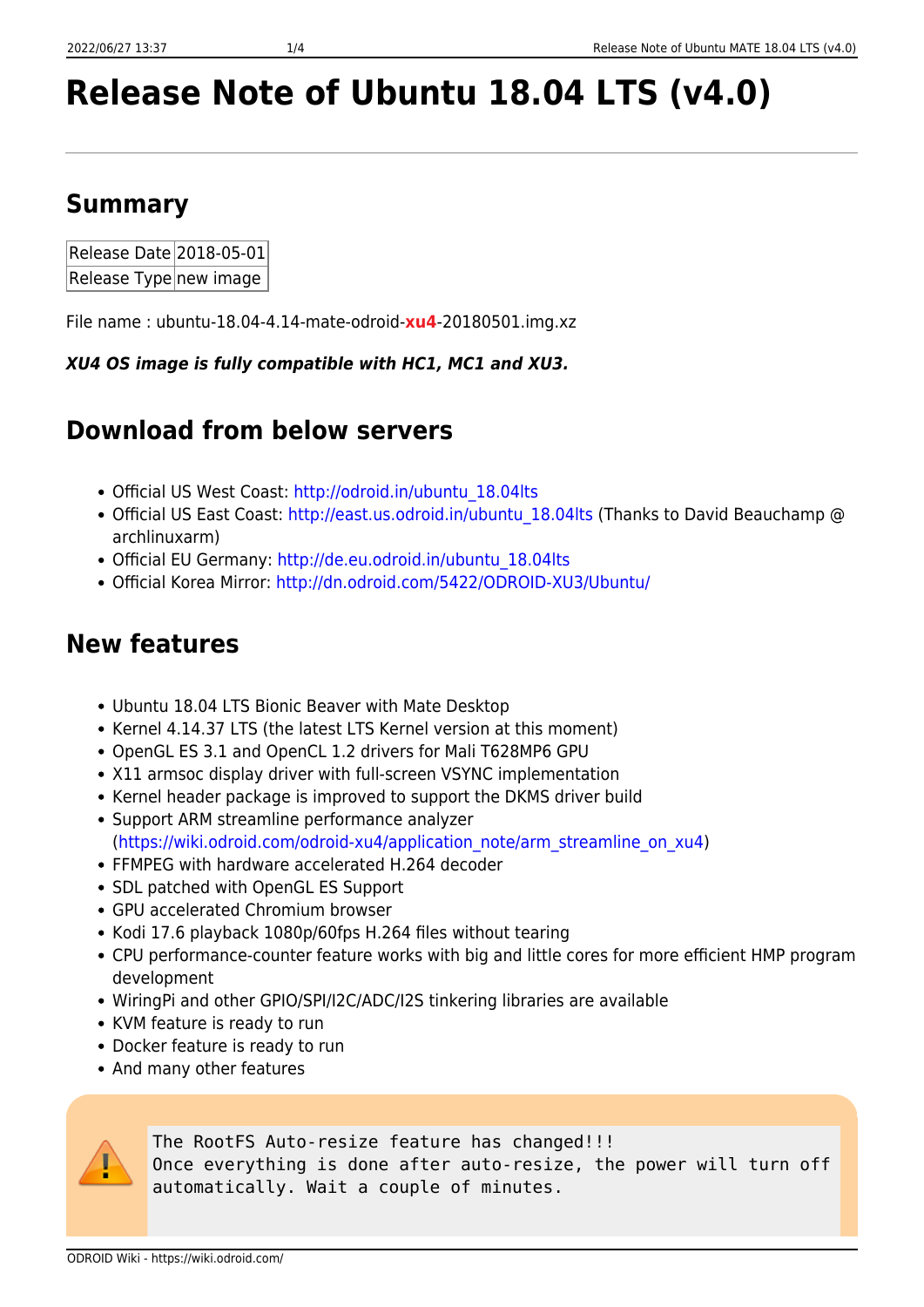Last<br>update: update: 2018/05/02 odroid-xu4:os\_images:linux:ubuntu\_4.14:20180501 https://wiki.odroid.com/odroid-xu4/os\_images/linux/ubuntu\_4.14/20180501?rev=1525228769 11:09



### **Known issues and Tips**

- Tons of issues undocumented.
- VLC doesn't start due to a video driver compatibility issue.
- The first time launching of Chromium takes around one minute due to internal initialization process. After that, it starts in 1~2 seconds.
- To enable Auto-login, edit /usr/share/lightdm/lightdm.conf.d/60-lightdm-gtk-greeter.conf file like this.
- [SeatDefaults] greeter-session=lightdm-gtk-greeter autologin-user=odroid
- Some UASP capable USB-to-SATA bridge controllers are not compatible. If your external HDD is not working properly, add its VID/PID in boot.ini [Boot arguments](https://github.com/mdrjr/5422_bootini/blob/4.14/boot.ini#L187) to disable the UAS function something like this.
- usb-storage.quirks=0x0bc2:0x2322:u
- The Youtube video quality on Chromium browser can be improved a lot with "h264ify" extension in Chrome Web Store. 720p/30fps videos are fine with the extension.

### **Access Credentials**

| Username Password |         |
|-------------------|---------|
| Iroot             | lodroid |
| lodroid           | lodroid |

# **How to Update system and kernel software. Don't forget dist-upgrade**

### [target](https://wiki.odroid.com/_export/code/odroid-xu4/os_images/linux/ubuntu_4.14/20180501?codeblock=2)

**sudo** apt update **sudo** apt dist-upgrade **sudo** reboot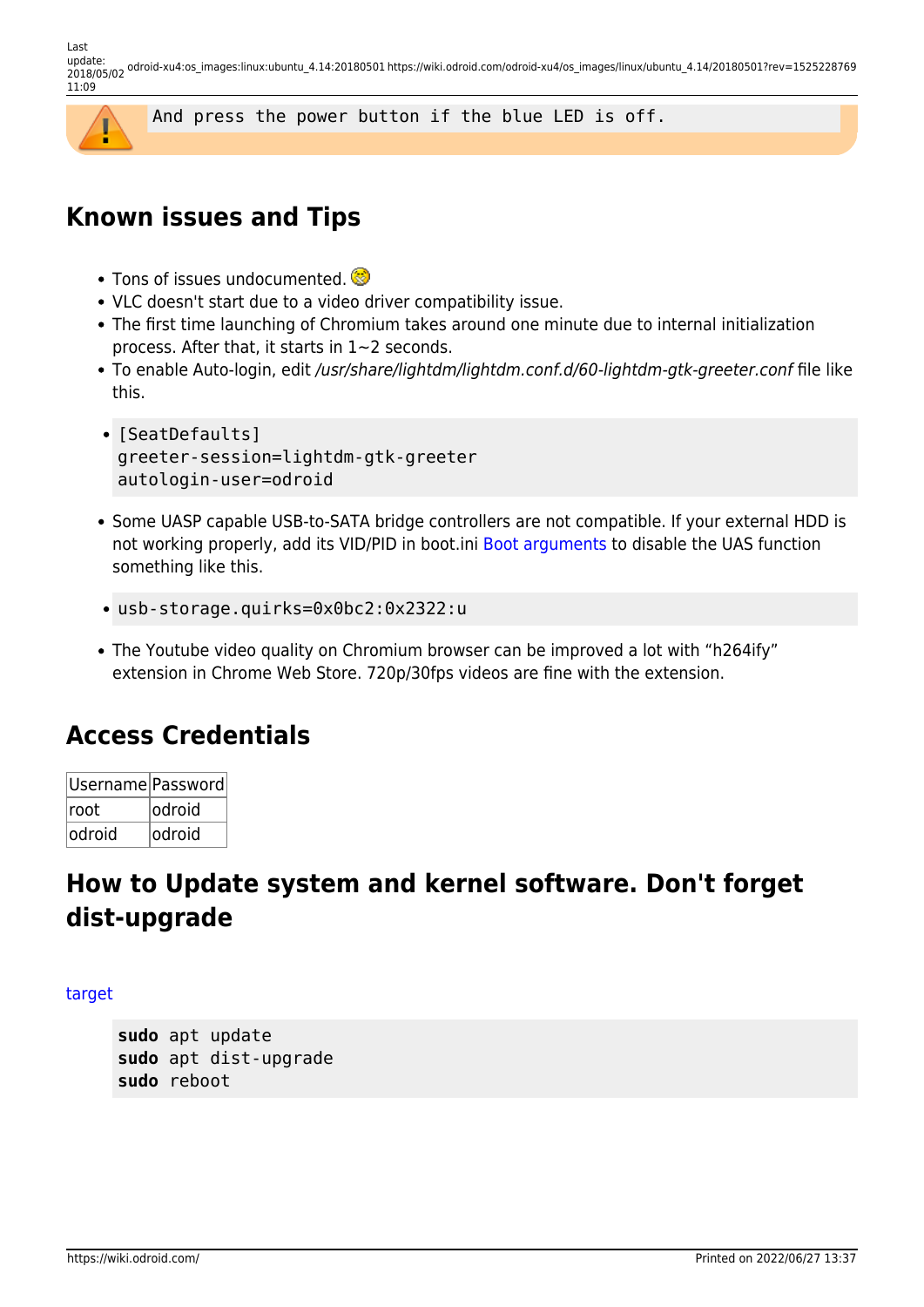# **Linux Kernel build**

**This guide is only for the NATIVE BUILD.** Run it on the board.

### **Installing building tools**

You may need to install the building tools.

[target](https://wiki.odroid.com/_export/code/odroid-xu4/os_images/linux/ubuntu_4.14/20180501?codeblock=3)

*\$* **sudo apt-get install git gcc g++** build-essential

Download and build the kernel source

### **Updating Kernel and DTB (Device Tree Blob)**

Please note that native kernel compile on ODROID-XU4 will take about 25 minutes.

#### [target](https://wiki.odroid.com/_export/code/odroid-xu4/os_images/linux/ubuntu_4.14/20180501?codeblock=4)

```
$ git clone --depth 1 https://github.com/hardkernel/linux -b
odroidxu4-4.14.y
$ cd linux
$ make odroidxu4_defconfig
$ make -j8
$ sudo make modules_install
$ sudo cp -f arch/arm/boot/zImage /media/boot
$ sudo cp -f arch/arm/boot/dts/exynos5422-odroid*dtb /media/boot
$ sync
```
### **Updating root ramdisk (Optional)**

[target](https://wiki.odroid.com/_export/code/odroid-xu4/os_images/linux/ubuntu_4.14/20180501?codeblock=5)

```
$ sudo cp .config /boot/config-`make kernelrelease`
$ sudo update-initramfs -c -k `make kernelrelease`
$ sudo mkimage -A arm -O linux -T ramdisk -C none -a 0 -e 0 -n uInitrd
-d /boot/initrd.img-`make kernelrelease` /boot/uInitrd-`make
kernelrelease`
$ sudo cp /boot/uInitrd-`make kernelrelease` /media/boot/uInitrd
$ sync
```